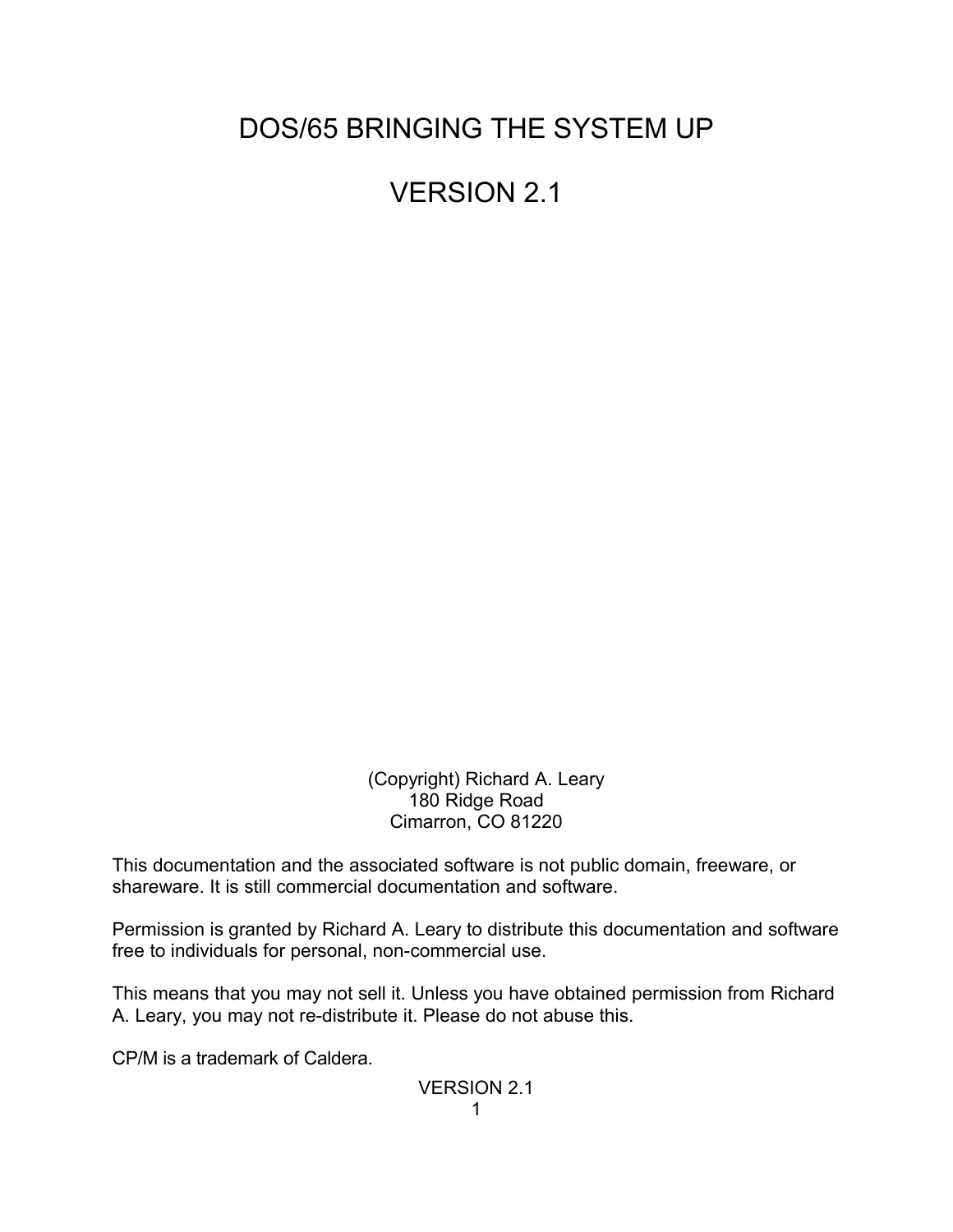# **Table of Contents**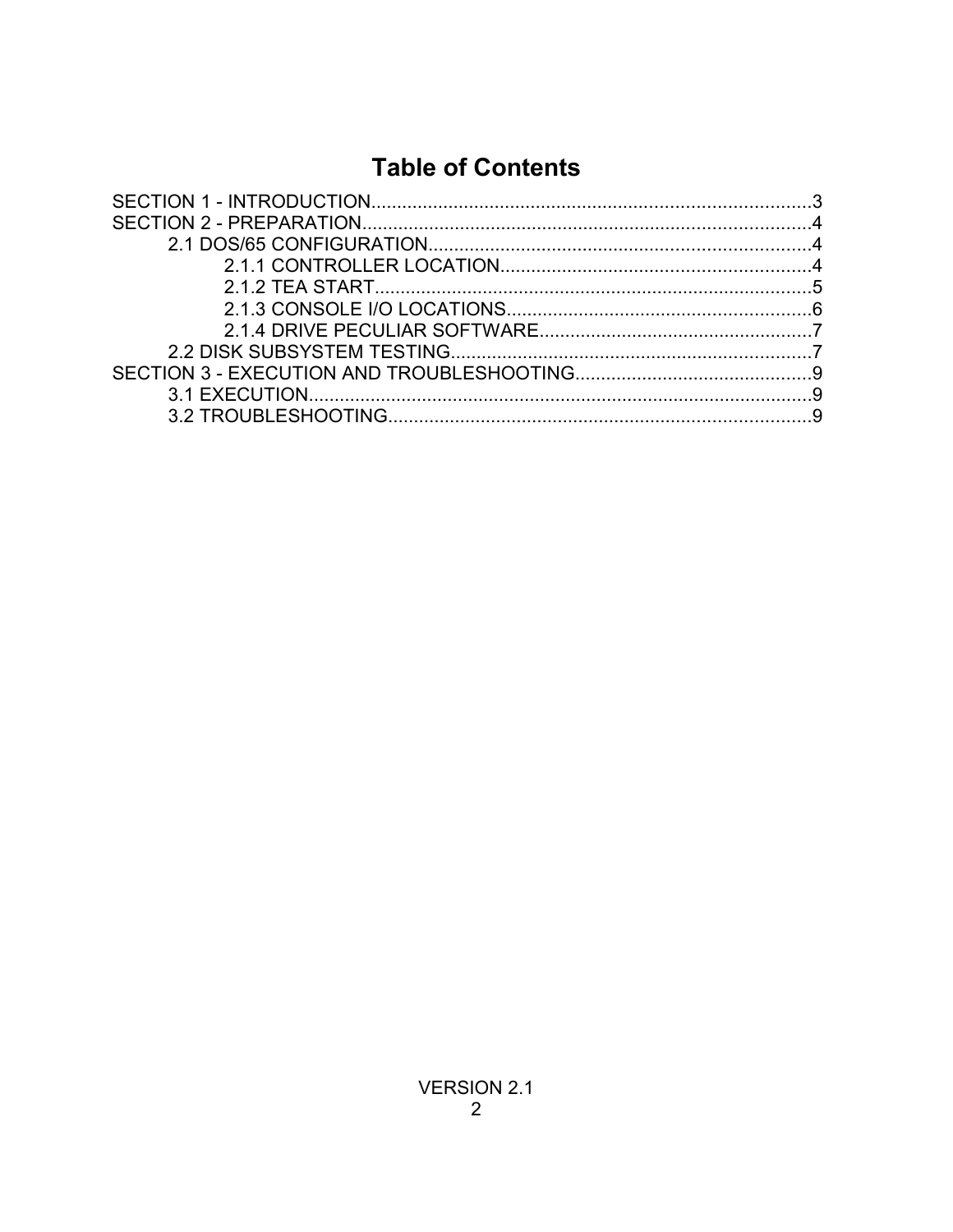# **SECTION 1 - INTRODUCTION**

This note discusses the procedure to be used to bring DOS/65 up on a new system. Related material can be found in the S-100 INTERFACE GUIDE, NON-STANDARD CONTROLLER NOTES, and in the SYSTEM INTERFACE GUIDE. It is strongly suggested that those documents be carefully read before any attempt is made to bring the system up.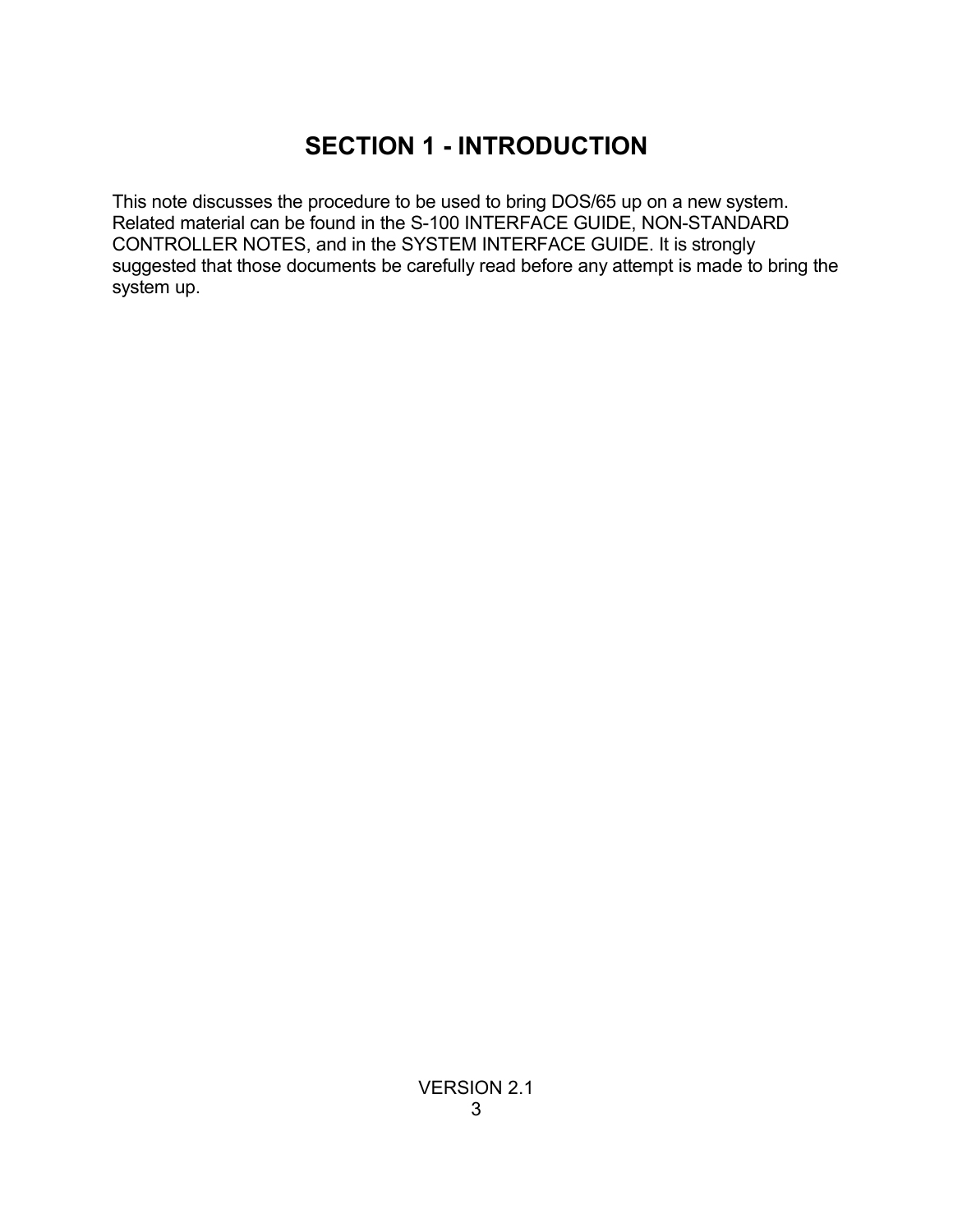# **SECTION 2 - PREPARATION**

## 2.1 DOS/65 CONFIGURATION

Probably the most important step in the whole process of bringing DOS/65 up is to order the system in the correct configuration. The key parameters which must be set to ensure DOS/65 to user compatibility are:

Controller Location

TEA Start

Console I/O Locations and Characteristics

Drive Peculiar Software

Since the ORDERING INFORMATION does not explain these parameters, the following sections explain the critical aspects of each parameter.

## 2.1.1 CONTROLLER LOCATION

This parameter is one of the single most critical parameters.

### RECOMMENDATIONS

- 1. Do not locate the controller in pages zero or one. No real advantage results if it is and the resulting conflicts with DOS/65 or transient memory usage will create enormous headaches.
- 2. Do locate the controller such that it need not move as more memory is added.
- 3. The logical outgrowth of the first two recommendations is that the controller should either be between page one and the TEA start (if any room exists) or above the highest RAM location ever contemplated for purchase or use.
- 4. Do check out the controller using the information in the DOS/65 documentation package as well as the data in the controller manual before trying to use the DOS/65 diskette.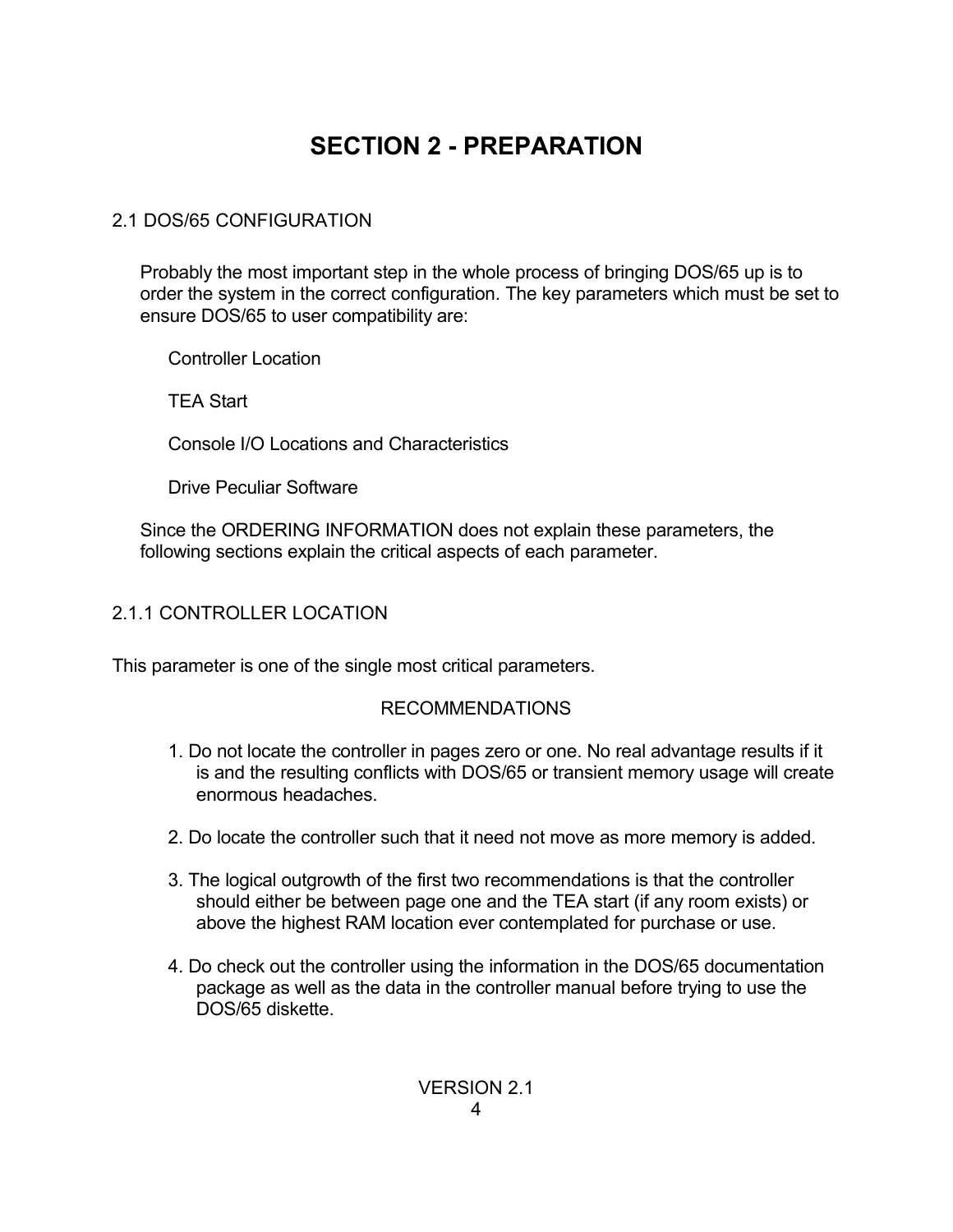### 2.1.2 TEA START

This parameter will normally be set to a very obvious value. The Ordering Guide lists several values which are closely tied to specific systems as shown in the following lists:

| <b>TEA START</b> | <b>SYSTEMS</b>                 |
|------------------|--------------------------------|
| \$200            | CUSTOM, OSI, SYM-1, AIM65, TIM |
| \$400            | Special                        |
| \$800            | Commodore & Apple II           |
| \$1000           | <b>TIM</b>                     |
| \$1400           | Rockwell                       |
| \$2000           | KIM-1                          |

These relationships are based upon the beginning of "user RAM" in each system. The key requirement is that the loading of a transient beginning at the TEA start and then execution of that transient by JMPing to the TEA start will not wipe out the users system (i.e., I/O).

One note of interest - the lower you set TEA the better off you are from several points. Specifically the lower you set TEA start:

- 1. For a given memory size there will be more usable memory.
- 2. More software will be available for your use.

While the first item is obvious, the second may not be. While a KIM system is limited to a TEA start of \$2000 or more, other systems could use software originally designed for the KIM even when using a much smaller TEA and thus need not use \$2000 as TEA start. In the simplest possible use of this approach, the following program could be used for a TEA of \$200 to execute KIM software.

```
\star = $200
    JMP $2000
    .END
```
A KIM program (Microsoft BASIC for example!) could be loaded via cassette at \$2000 and then saved using the SAVE command. At that point the following steps could be used to create an executable program.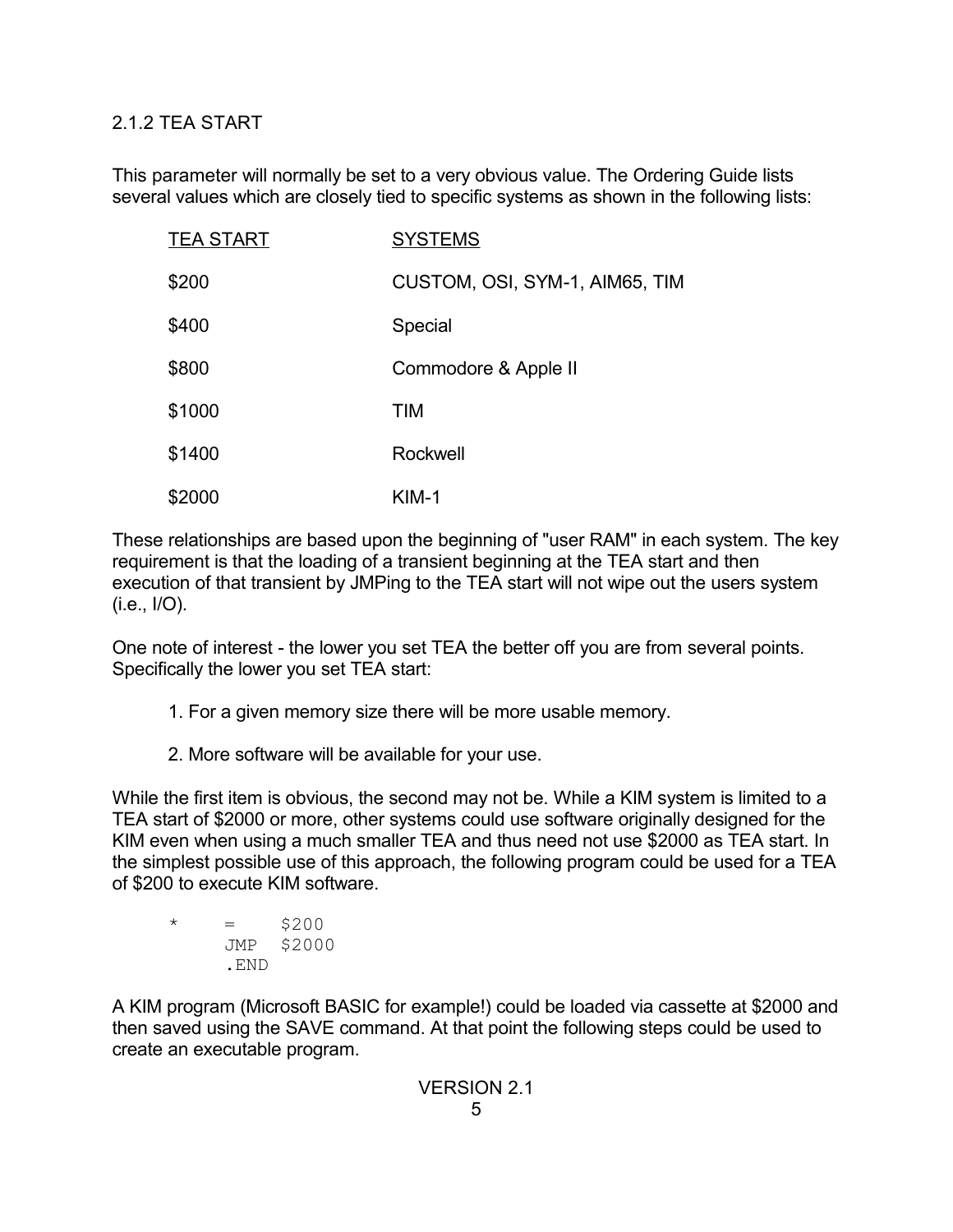- 1. Using EDIT create the above patch.
- 2. Assemble the patch using ASM.
- 3. Run DEBUG using the following sequence of commands:

```
i PROGRAM.COM
r
i PATCH.KIM
r
(ctl-c)
```
4. SAVE the resulting file. Clearly for the 3 byte patch shown one need not actually create and assemble the code, it could just as easily be entered using the DEBUG memory modification features. If that patch is more complex (i.e., contains DOS/65 console and disk I/O interface routines and buffers) then the only practical approach is the four step (followed by test) process shown above.

## 2.1.3 CONSOLE I/O LOCATIONS

Specifying this portion of your DOS/65 system may be more difficult than initially imagined. The points to be remembered about the console I/O routines are:

1. All characters (input or output) are passed in the A register.

- 2. All registers (A, X, or Y) may be altered by the routines.
- 3. ASCII is the only allowable mode.

4. Upper or lower case can be used. (When operating in CCM any a to z input to CCM is converted to A to Z for internal use but is echoed as the lower case character.)

5. The MSB of each character must be zero for the input function.

6. The Console Ready function is absolutely necessary and must return a non-zero value if and only if an input is ready.

7. All inputs will be echoed by DOS/65 (control characters other than return (\$D) or linefeed (\$A) are not echoed). Thus the routine in (or called by) SIM for console input should not echo any inputs.

Definition of your console I/O routines while complying with all those conditions is not

# VERSION 2.1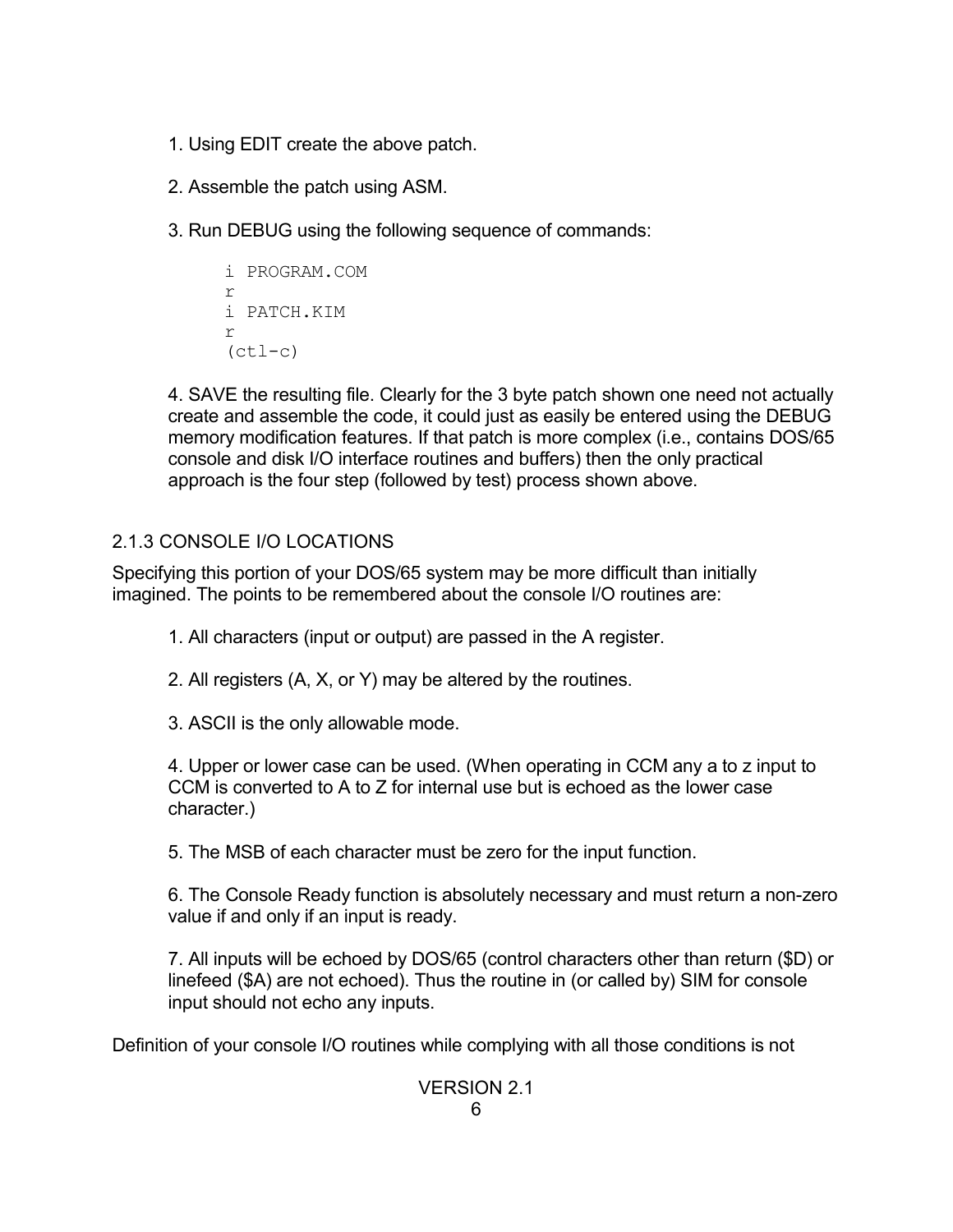necessarily all that difficult. For some systems the routines are either already there or are easily created. The SYM-1, for example, has three I/O vectors which provide, with some slight modifications for the READY function, the necessary functions.

## *CAUTION*

*For some commands PEM saves and restores any data in page zero locations \$02 through \$0F upon entry and exit respectively. Similarly, some standard SIMs save and restore the contents of some page zero locations during disk read and write operations. In addition, various standard transients use parts of page zero for data storage. Make sure that if at all possible your system I/O routines do not use page zero. If this is not possible, then use only the very highest page zero locations. See the SYSTEM INTERFACE GUIDE for a discussion of restricted locations in page zero and page zero usage by transients.*

## 2.1.4 DRIVE PECULIAR SOFTWARE

The standard SIM disk I/O routines assume that the drives used are Shugart 800 or 801 devices or equivalent for SIF A and D and are "Industry Standard" drives (e.g., Shugart 400, TEAC FD50A, MPI B-51) for SIF B and C. No attempt has been made to include the provisions, if any, for other drives (such as PERSCI) or for double sided or double density operation which may require different drivers. For your use, I have included a listing from the Tarbell Public Domain disk of the 8080 source code for the Tarbell BIOS (equivalent to SIM). If you require such software, it is suggested that you follow the steps in the NON-STANDARD CONTROLLER manual in order to get your BOOT and SIM routines working and installed.

## 2.2 DISK SUBSYSTEM TESTING

Before inserting your DOS/65 master diskette into Drive A and attempting to boot the system, please - please test the drive using some small single or multiple sector read and write routines and a blank but formatted diskette.

Those routines can be extracted from the SIM listing or they can be your own creation. Regardless of how you got them, let me suggest the following sequence of tests:

- 1. Test for proper response to a system RESET.
- 2. Test for proper response to step-in and step-out commands.
- 3. Test for proper response to a seek command.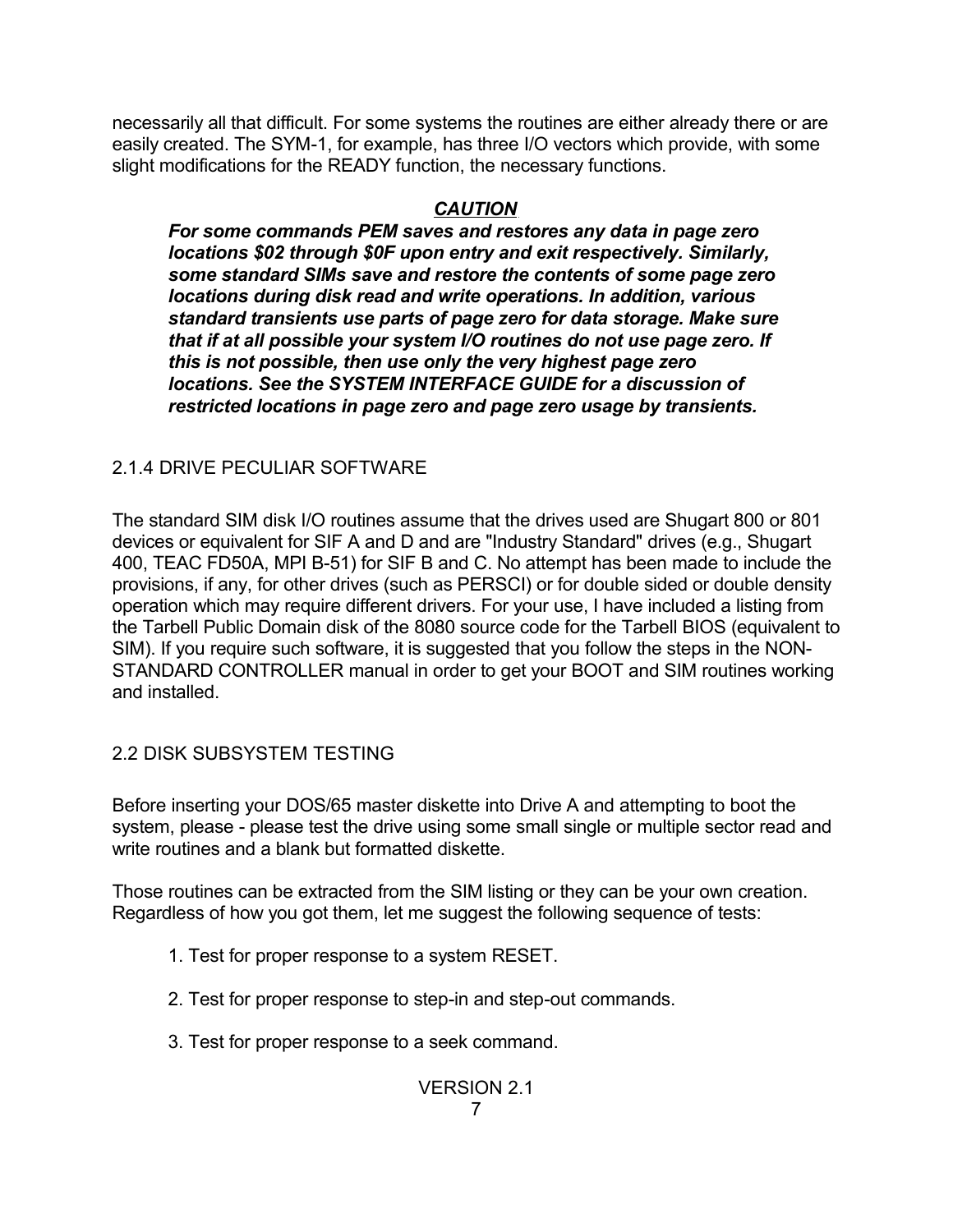4. Test for proper response to a restore command.

5. Test for proper response to a read sector command.

6. Test for proper response to a write command then loop back to step 5 (or earlier) to verify that data was correctly written to the proper track and sector.

The message here is that one should not be too anxious to try booting the system.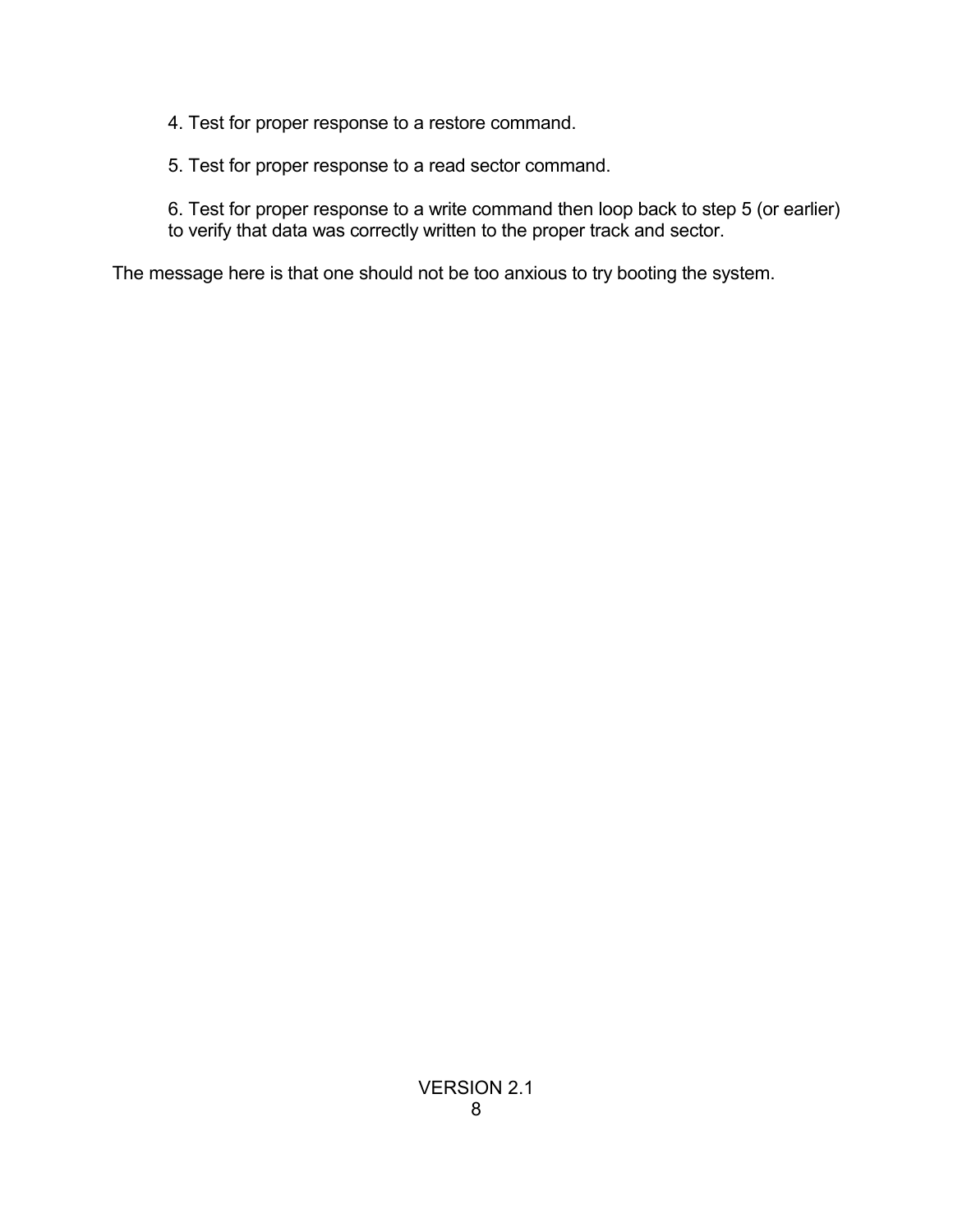# **SECTION 3 - EXECUTION AND TROUBLESHOOTING**

### 3.1 EXECUTION

If everything is OK up to this point; now is the time to reset your system, insert the master diskette in Drive A and execute your LOADER. If all goes well, you should hear the drive engage for a couple of seconds and then see a message similar to following on your console output device (if not, go to Section 3.2).

16K DOS/65 V2.14 SIF A - TARBELL - STANDARD VERSION HOW MANY DRIVES (1 TO 4)?

Type the number of drives (e.g., 2). The system should now type the following on the console output device (if not, go to Section 3.2).

#### A>

At this point you are operating in the CCM portion of DOS/65 and are up and running. It is suggested that you now take the following steps:

1. Make a backup copy of your system diskette by entering the command COPY ALL and then following the instructions printed on your console.

2. If necessary, modify SIM and BOOT using EDIT; assemble it using ASM; and then create your new system using SYSGEN. Until fully checked out, the new system should only be written to a copy of the master diskette, not to the original.

### 3.2 TROUBLESHOOTING

Obviously I cannot address every possible contingency but the following hints may help you solve any problems.